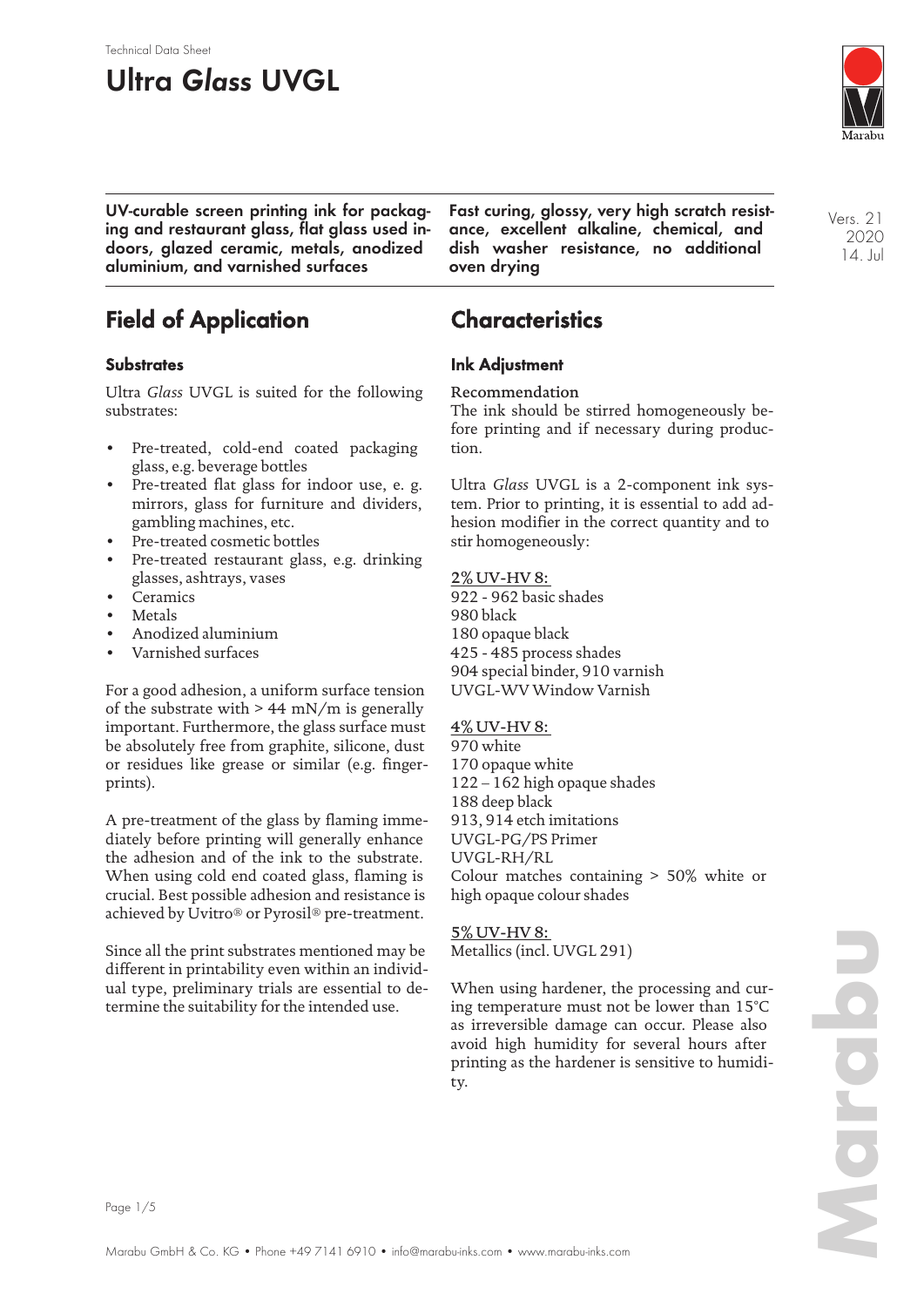#### Technical Data Sheet

## **Ultra Glass UVGL**

#### Pre-reaction time

It is recommended to allow the ink/hardener mixture to pre-react for 15 minutes.

#### Pot life

The ink/hardener mixture is chemically reactive and must be processed within 8 h (referred to 20-25 °C and 45-60 % RH). Higher temperatures reduce the pot life. If the mentioned times are exceeded, the ink's adhesion and resistance may be reduced even if the ink still seems processable.

All UVGL basic shades are glossy and brilliant. They can also be metal-coated if required.

### **Drying**

Ultra *Glass* UVGL is a fast curing UV-ink. A UV-curing unit with one medium pressure Mercury Vapour Lamp (180- 240 W/cm) will cure the UVGL standard shades at a belt speed of 4800 passes/h resp. 20 m/min. UVGL 170 Opaque White, the etch imitations, as well as high-opaque shades, metallics, and primers cure much slower (3600 passes/h, resp. 12 m/ min ca.).

UVGL is a post-curing UV ink which will achieve its final adhesion and resistances after 24 hours. It is a must, however, to carry out preliminary tests prior to printing.

The curing speed of the ink is generally depending on the kind of UV-curing unit (reflector), number, age and power of the UV-lamps, the printed ink film thickness, the inherent colour of the glass, as well as the number of passes of the UV-curing unit.

As with all UV-curable printing inks, the presence of residual monomers and photoinitiators' decomposition products cannot be completely ruled out even after sufficient curing. If these traces are relevant for the application, this must be taken into account in individual cases, as this depends on the actual printing and curing conditions.

Please make sure that waste prints are also completely cured, otherwise they are subject to the same disposal rules as liquid ink residues (hazardous waste).

#### **Fade resistance**

Pigments of medium to high fade resistance are used for the Ultra *Glass* UVGL colour shades. Owing to the binding agents used, however, all UVGL shades are suited to a limited outdoor use of up to 3 successive months.

#### **Stress resistance**

After proper and thorough drying, the ink film exhibits outstanding adhesion, as well as rub, and scratch resistance. The following resistances have been achieved for UVGL standard shades and UVGL Primers without foil:

Dish washer resistance:

• Domestic dish washer at least 500 cycles (65° C at 130 min with customary cleaner Type B/ low alkaline detergent)

Attention: UVGL 291 = approx. 150 cycles

• Winterhalter glass washer (85° C at 3 min): at least 3500 cycles

Attention: UVGL 291 = approx. 1000 cycles

Chemical Resistance:

- Alkaline: 2.3% NaOH, 80° C for 30 min
- Perfume: 24 h test, G1-test
- Ethanol and glass cleansing agent: 500 DRS
- Aceton/MEK: 100 DRS

Test device: Taber® Abraser 5700, DRS: Double Rub Strokes (350 g)

Humidity resistance:

- Condensation Water Test 70°C/100% RH/30 min
- Cold Water Immersion Test / 24h
- Frost Test -18° C

These resistances are achieved after min. 24 h post-curing at room temperature. If necessary, this process can be accelerated by a post-treatment for 30 min at 140 °C, while maximising the resistances at the same time.

In order to increase the mechanical resistance, we recommend an overprint with varnish UVGL 910. Bright colour shades, e.g. white, may darken if the print is constantly exposed to temperatures > 40° C.



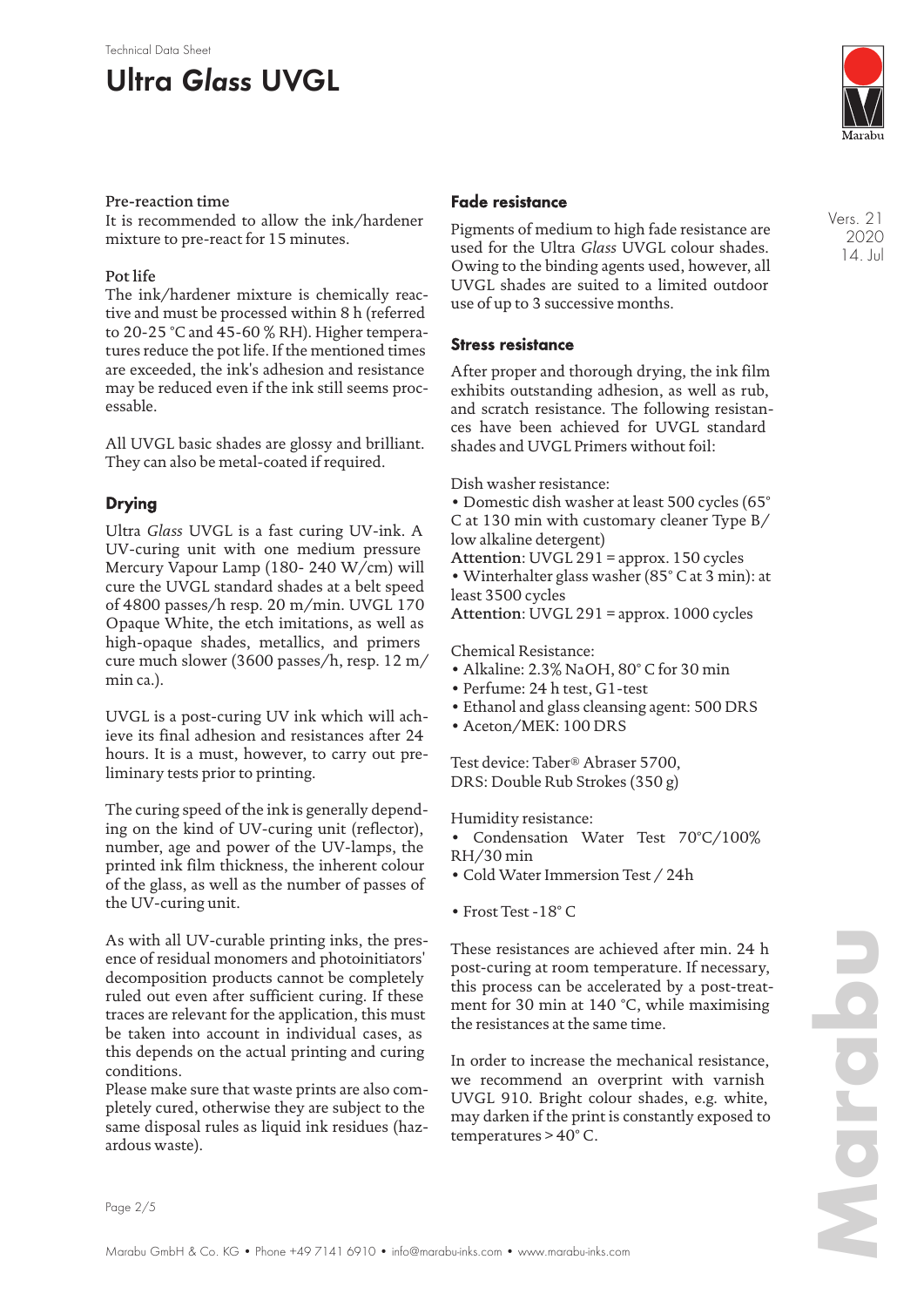#### Technical Data Sheet

# **Ultra Glass UVGL**



Vers. 21 2020 14. Jul

### **Range**

#### Basic Shades

| 922 | Light Yellow     |
|-----|------------------|
| 924 | Medium Yellow    |
| 926 | Orange           |
| 932 | Scarlet Red      |
| 934 | Carmine Red      |
| 936 | Magenta          |
| 950 | Violet           |
| 952 | Ultramarine Blue |
| 956 | Brilliant Blue   |
| 960 | Blue Green       |
| 962 | Grass Green      |
| 970 | White            |
| 980 | Black            |
|     |                  |

#### 4-Colour Process Shades Standard

| 409 | Transparent Base |
|-----|------------------|
| 425 | Process Yellow   |
| 435 | Process Magenta  |
| 455 | Process Cyan     |

485 Process Black

#### High Opaque Shades

| 122 | High Opaque Light Yellow     |
|-----|------------------------------|
| 124 | High Opaque Medium Yellow    |
| 130 | High Opaque Vermilion        |
| 132 | High Opaque Scarlet Red      |
| 136 | High Opaque Magenta          |
| 152 | High Opaque Ultramarine Blue |
| 156 | High Opaque Brilliant Blue   |
| 162 | High Opaque Grass Green      |
| 170 | Opaque White                 |
| 180 | Opaque Black                 |
| 188 | Deep Black                   |
|     |                              |

#### Press-Ready Metallics

291 High Gloss Silver

#### Etch Imitation Effects

| 913 | Milky Matt Varnish        |
|-----|---------------------------|
| 914 | Satin Transparent Varnish |

#### Further Products

| 904     | Special Binder                |
|---------|-------------------------------|
| 910     | Overprint Varnish             |
| UVGL-PG | Primer f. Hot Stamping Gold   |
| UVGL-PS | Primer f. Hot Stamping Silver |

#### Silicone-free Varnishes

UVGL-RH Relief Varnish High Viscosity UVGL-RL Relief Varnish Low Viscosity UVGL-**WV** Window Varnish

Transparent Base 409 is used to adjust the density without changing rheological properties and is only recommended for 4-Colour Process Shades.

All Metallic shades (including UVGL 291) are subject to an increased dry abrasion which can only be reduced by overvarnishing. We recommend UVGL 910. The dishwasher resistance of UVGL 291 is below regular UVGL level despite overvarnishing.

#### UVGL 904 is not super-transparent.

Any favoured design can simply be printed with UVGL Primers on the glass surface. The printed motif then acts as a cliché for the hot stamping foil which is applied by roll-on or stroke stamping, and only adheres to the areas where UVGL Primer is applied before.

UVGL-RH (high viscosity) and UVGL-RL (low viscosity) are two silicone-free relief varnishes for printing tactile effects. UVGL-RH/RL are sold separately but in order to achieve best relief results, they should be used together in a ratio suiting the respective artwork (e. g. 50:50 / 80:20 / 30:70).

Attention: UVGL-RH/RL can be colourised with max. 15% UVGL basic shades in order to create nontransparent haptic effects with only one printing process. If the motifs are printed this way, they are no longer silicone-free due to the addition of basic shades. So, they can only be overprinted with a varnish that contains silicone (e.g. UVGL 910).

UVGL-WV is super-transparent. UVGL-WV is silicone-free and therefore not mixable with other UVGL products, nor suitable for over-varnishing prints containing silicone.

For silicone-free products it is important to use only thoroughly cleaned stencils, squeegees, ink pumps, tubes (in the case of an automatic ink supply), and injectors for the manual ink filling of the stencil, etc. If cleaning is carried out with automatic screen washing systems, we recommend prior to printing an additional manual cleaning with a fresh cleaner not having had any contact with ink residues containing silicone.

Page 3/5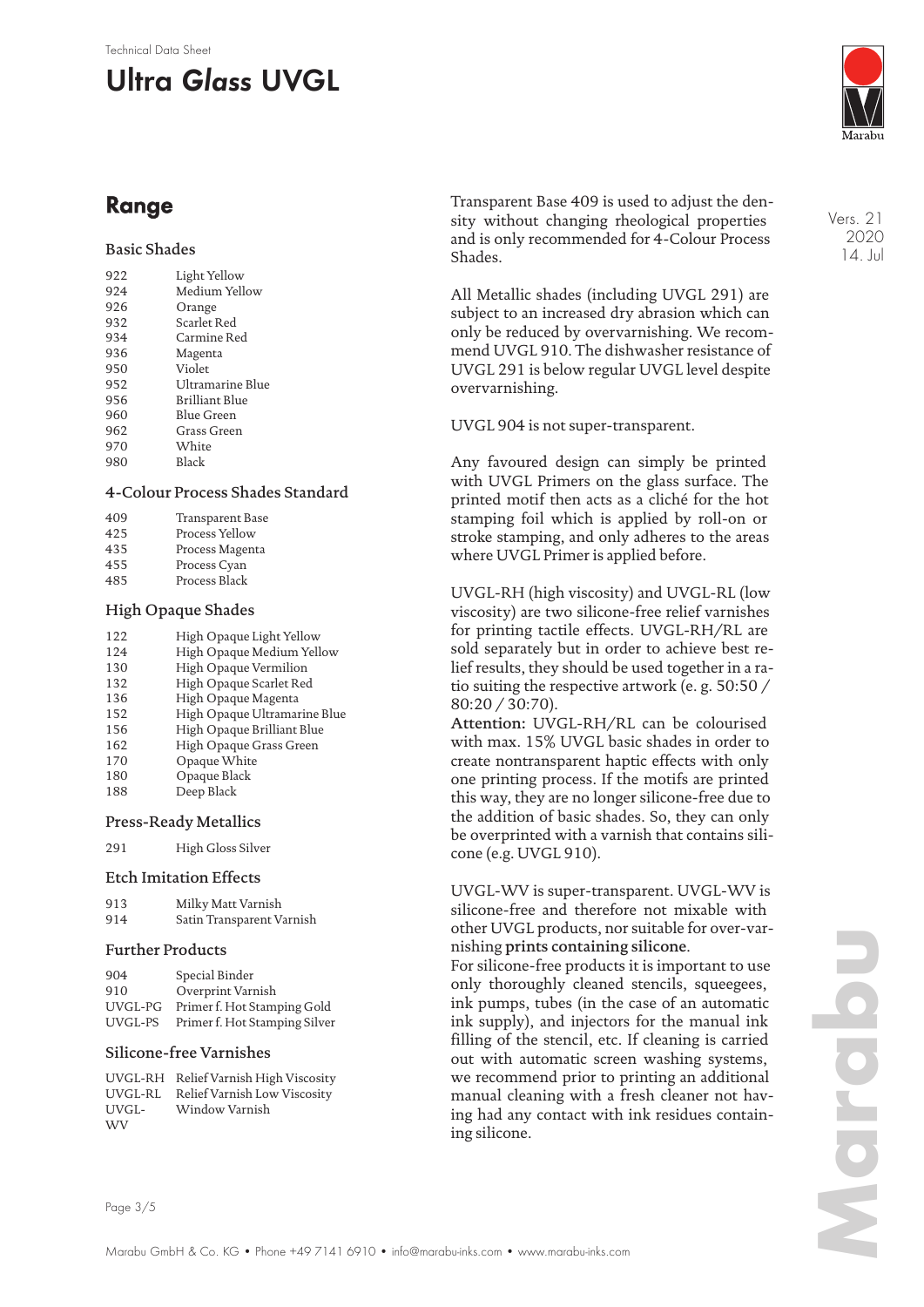# **Ultra Glass UVGL**

Technical Data Sheet

All basic and high opaque shades are intermixable. Mixing with other ink types should be avoided in order to maintain the special characteristics of this outstanding ink range.

All basic shades are included in our Marabu-ColorFormulator (MCF). They build the basis for the calculation of individual colour matching formulas, as well as for shades of the common colour reference systems HKS®, PAN-TONE®, and RAL®. All formulas are stored in the Marabu-ColorManager software.

### **Metallics**

#### Metallic Pastes

| S 191            | Silver                    | 15-25% |
|------------------|---------------------------|--------|
|                  |                           |        |
| S <sub>192</sub> | Rich Pale Gold            | 15-25% |
| S <sub>193</sub> | Rich Gold                 | 15-25% |
| S-UV 191         | Silver                    | 14-25% |
| S-UV 192         | Rich Pale Gold            | 14-25% |
| S-UV 193         | Rich Gold                 | 14-25% |
| S-UV 291         | High Gloss Silver         | 10-25% |
| S-UV 293         | High Gloss Rich Gold      | 10-25% |
| S-UV 296         | High Gloss Silver         | 10-17% |
| S-UV 297         | High Gloss Rich Pale Gold | 10-17% |
| S-UV 298         | High Gloss Pale Gold      | 10-17% |

These metallics are added to UVGL 910 in the recommended amount, whereas the addition may be individually adjusted to the respective application. We recommend preparing a mixture which can be processed within a maximum of 8 h since metallic mixtures usually cannot be stored.

Owing to the smaller pigment size of Metallic Pastes it is possible to work with finer fabrics like 140-31 to 150-31. Metallic shades are subject to an increased dry abrasion which can only be reduced by overvarnishing. The dishwasher resistance must be tested individually. All metallic shades are displayed in the Marabu "Screen Printing Metallics" colour chart.

### **Auxiliaries**

| $UV$ -HS 1       | Hot Stamping Additive              | $8 - 20%$  |
|------------------|------------------------------------|------------|
| $UV-HV8$         | Adhesion Modifier                  | $2 - 5%$   |
| UVV <sub>6</sub> | Thinner                            | $1 - 10%$  |
| $UV-B1$          | UV Accelerator                     | $1 - 2%$   |
| VM 1             | Levelling Agent, for silicone-free | $1\%$      |
|                  | varnishes                          |            |
| $UV-TA1$         | Thickening Agent                   | $0 - 1.5%$ |

| UV-VM           | Levelling Agent               | $0-1%$ |
|-----------------|-------------------------------|--------|
| UR 3            | Cleaner (flp. $42^{\circ}$ C) |        |
| UR <sub>4</sub> | Cleaner (flp. $52^{\circ}$ C) |        |
| UR 5            | Cleaner (flp. $72^{\circ}$ C) |        |

UV-HS 1 allows hot stamping at lower temperatures and is only added to the primer if applied onto painted glass or in combination with multi-coloured UV screen prints. Recommended addition: 10%

Prior to printing, Adhesion Modifier UV-HV 8 must be added in the correct quantity and the mixture must be stirred homogeneously. The mixture has a pot life of approx. 8 hours referred to an ambient temperature of 18-25°C.

The addition of thinner reduces the ink viscosity for vertical screen printing or automatic ink feeding with pump operation. An excessive addition of thinner will cause a reduction of the curing speed, as well as of the printed ink film's surface hardness. The thinner becomes part of the cross-linked matrix when UV-cured and may slightly change the inherent odour of the printed and cured ink film.

UV-B 1 accelerates the curing speed if necessary and may increase the adhesion to the substrate owing to a better depth curing.

The liquid Thickening Agent UV-TA 1 increases the viscosity and improves the dot definition at higher processing temperatures.

The Levelling Agent UV-VM helps to eliminate flow problems which may arise due to residuals on the substrate's surface or incorrect adjustment of the machines. UV-VM must be stirred homogeneously before printing. UV-VM must not be used for the silicone-free varnishes. Printing Modifier VM 1 (silicone-free) can be added to the silicone-free varnishes to rectify

flow problems. An excessive amount reduces the intercoat adhesion. The cleaners UR 3 and UR 4 are recommended

for manual cleaning of the working equipment. Cleaner UR 5 is recommended for manual or automatic cleaning of the working equipment.

14. Jul